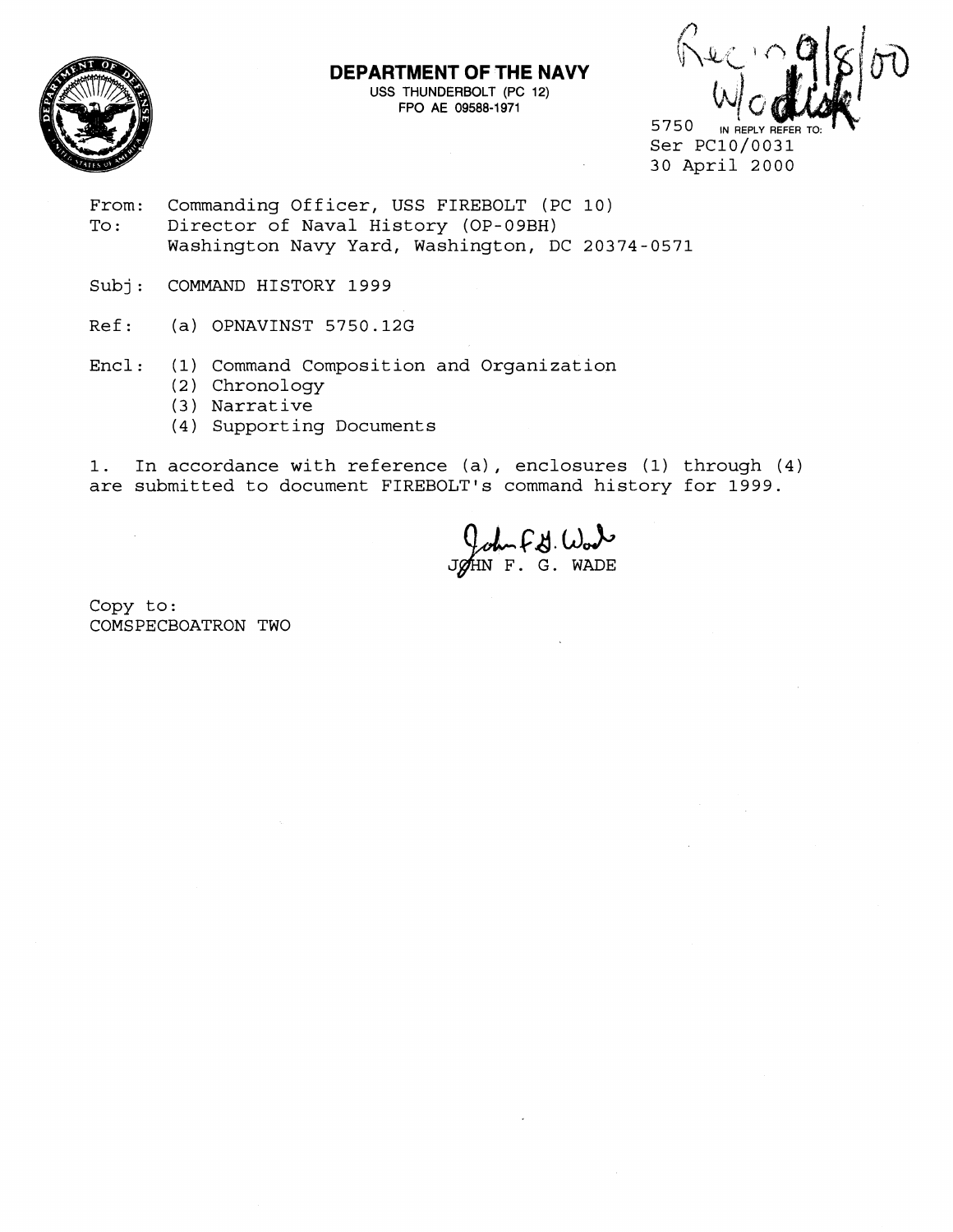## **USS FIREBOLT (PC 10) Command History 1999 Command Composition and Organization**

Mission: Provide maritime support to Special Operations Forces, intelligence collection, Coastal Patrol and Interdiction (CP&I) and counter-narcotics operations.

Organizational Structure: Assigned to Commander, Special Boat Squadron TWO.

Commanding Officer: Lieutenant John F. G. Wade, U.S. Navy.

Permanent Duty Station: Naval Amphibious Base, Little Creek, Virginia.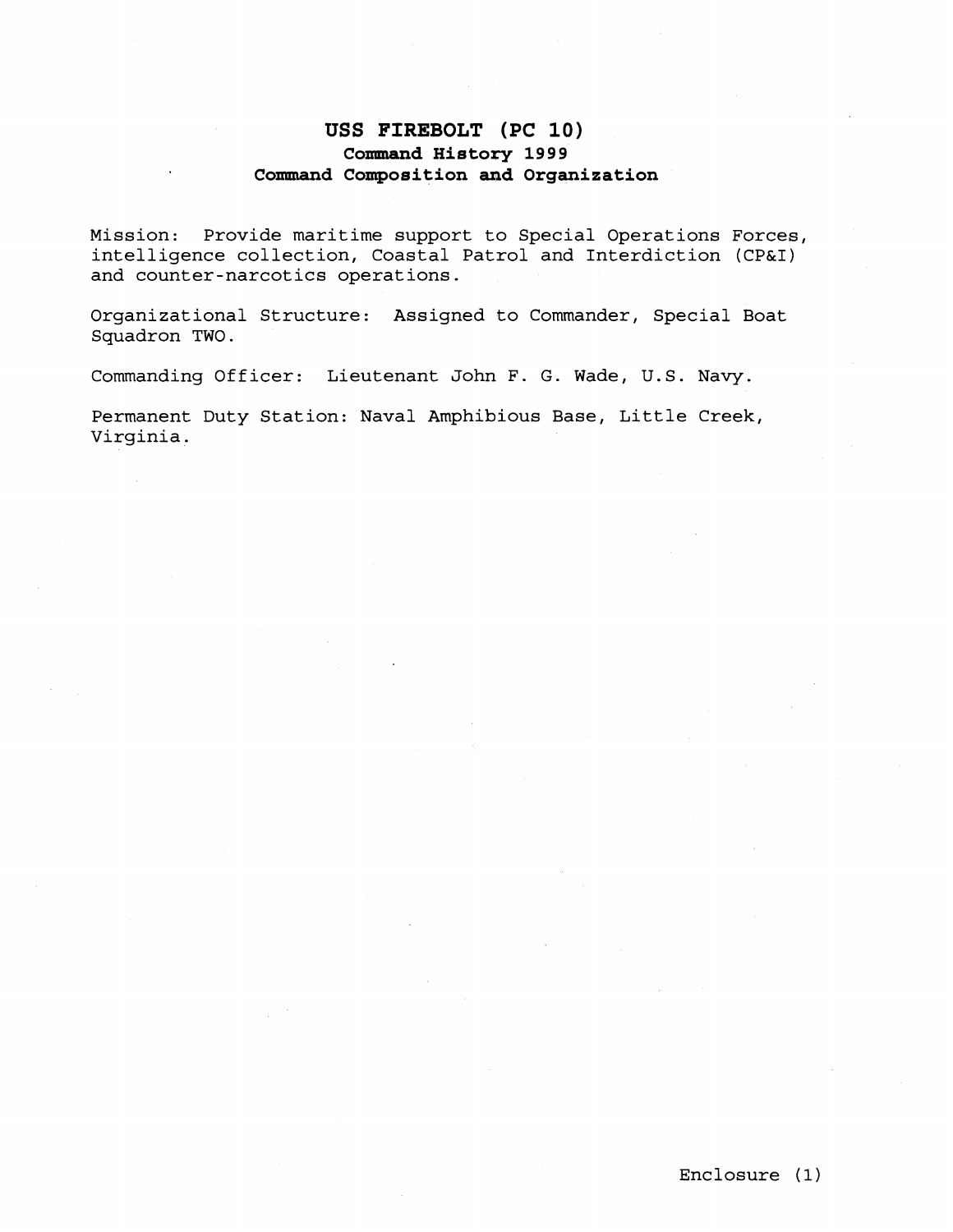## USS FIREBOLT (PC 10) **Commrand Hisltory 1999 Chronology**

| 28 JAN-18 FEB: | Drydock repairs in Norfolk Ship Company<br>(NORSHIPCO).                                                                |
|----------------|------------------------------------------------------------------------------------------------------------------------|
| 25 FEB:        | Change of command whereby LT David W.<br>Haas relieved LCDR Daniel E. Voth.                                            |
| 24-26 MAR:     | Special Boat Unit TWENTY<br>interoperability training/proof of<br>concept for 11m RHIB support.                        |
| 08-11 APR:     | Visit Ship and Participant, 1999 Azalea<br>Festival, Wilmington, NC                                                    |
| 10-13 MAY:     | Conducted maritime operations with<br>Naval Special Warfare Development<br>Group.                                      |
| 01 JUN-20 JUL: | Executed SOUTHCOM Surge Deployment.                                                                                    |
| 07-22 JUN:     | Joint Combined Exchange Training (JCET)<br>9377 with/Belize Defense Force (BDF),<br>Maritime Wing.                     |
| 28 JUN:        | Ship ran aground, Bajo Nuevo Shoals.                                                                                   |
| 29 JUN:        | Moored Guantanamo Bay, Cuba for<br>propulsion plant/shafting examination<br>and testing.                               |
| 09 JUL:        | Change of command whereby LCDR Daniel<br>P. Shaw relieved LT David W. Haas.                                            |
| 19-31 AUG:     | BOBCAT Electronic Support Measures (ESM)<br>install.                                                                   |
| 14-17 SEP:     | Emergency hurricane sortie to<br>Annapolis, MD and further on to<br>Philadelphia, PA for Hurricane FLOYD<br>avoidance. |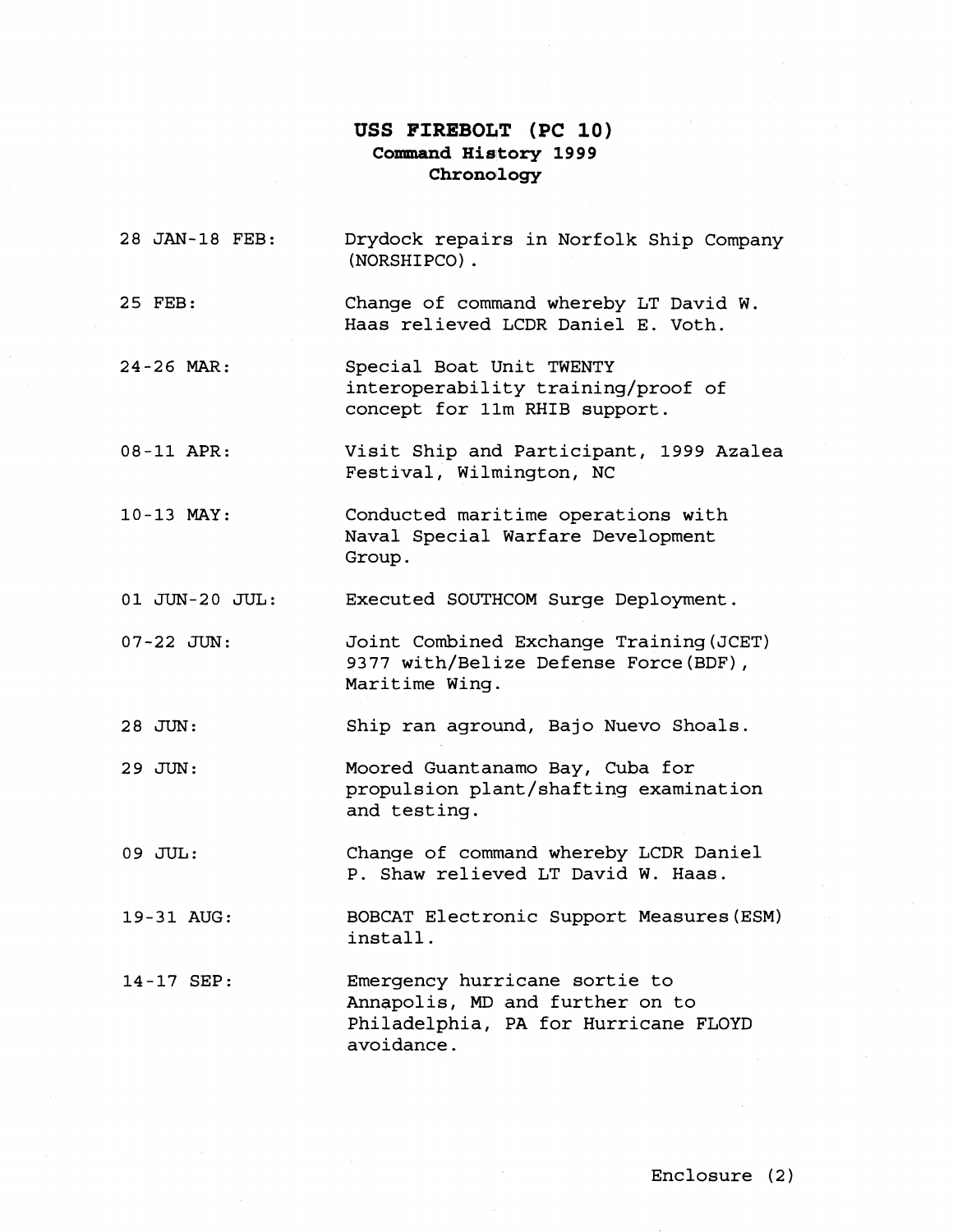23 SEP-12 OCT: Entered USS DYNAMIC (AFDL-6) drydock for shafting repairs caused by grounding on 28 June.

25-27 OCT: Assessed by the Board of Inspection and Survey (INSURV) as "fit for further service ."

29 OCT: Change of command whereby LT John F. G. Wade relieved LCDR Daniel P. Shaw.

29 NOV-17 DEC: Conducted Naval Special Warfare Tactical Training(NSWTT) Weapons Training, Fort A. P. Hill.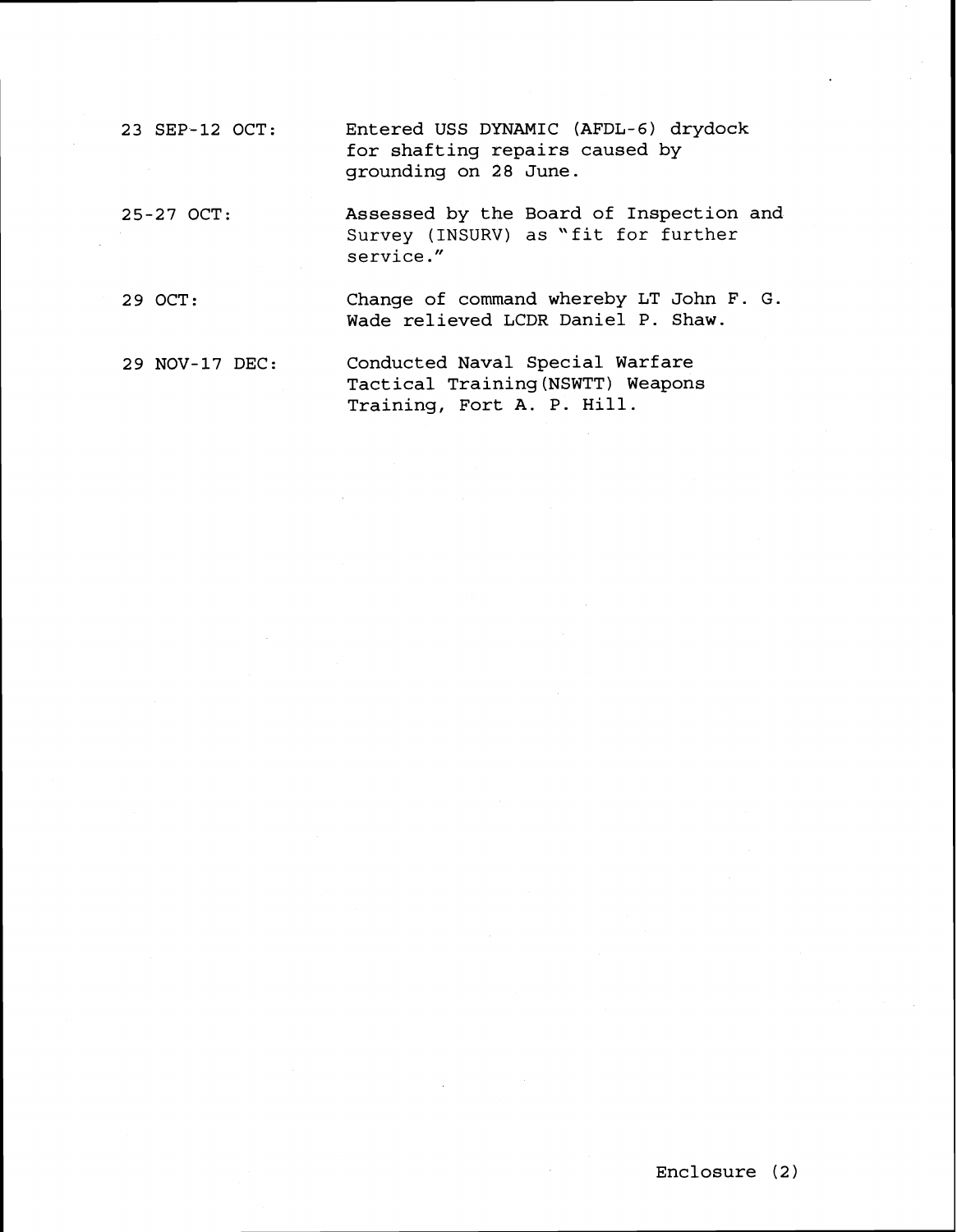## **USS FIREBOLT (PC 10) Command History 1999 Narrative**

The last year of the millenium was very challenging and presented a variety of experiences for the officers and crew of FIREBOLT. 1999 commenced with the men of FIREBOLT enjoying the holiday season leave period and conducting final preparations for their journey up the Elizabeth River to the shipyards. On January 28<sup>th</sup> FIREBOLT entered Norfolk Ship Company (NORSHIPCO) for propeller and shaft replacement for three weeks. Upon completion of drydock repairs on 18 February, the ship had one week to do a complete rejuvenation and cleanup for FIREBOLT's second change of command. On February 25<sup>th</sup>, LT David W. Haas relieved LCDR Daniel E. Voth as Commanding Officer of USS FIREBOLT and became the ship's third captain.

Following a month of maintenance and upkeep, FIREBOLT departed Little Creek on March 24<sup>th</sup> to conduct interoperability training and proof-of-concept for long-range support of 11 meter Rigid Hull Inflatable Boats (RHIBs) . Together with combatant crewmen from Special Boat Unit TWENTY llm RHIB Detachment, the evolution was designed to determine the length of time an llm RHIB and her crew can remain on station with a supporting ship or platform.

From April 8<sup>th</sup>-11<sup>th</sup>, FIREBOLT navigated the Cape Fear River to Wilmington, North Carolina where she moored center stage for the 1999 Azalea Festival and tribute to the armed forces services. During the three day port visit, FIREBOLT hosted over 2,000 tours including several celebrities and dignitaries.

After returning to Little Creek, the ship again began further maintenance and upkeep in anticipation of interoperability training with other Naval Special Warfare assets. On May 10<sup>th</sup>-13<sup>th</sup>, FIREBOLT conducted night maritime operations with Naval Special Warfare Development Group in the Virginia Capes Operating Area. Immediately following the Development Group training, FIREBOLT commenced an abbreviated prior-tooverseas-movement (POM) leave period until May 31st.

On June 1<sup>st</sup> FIREBOLT deployed to the U.S. Southern Command Area of Responsibility (AOR) with her sister ship USS CHINOOK (PC 9) for a 56-day Surge Deployment. During this time FIREBOLT worked with Naval Special Warfare Unit FOUR and the Joint Interagency Task Force(J1ATF)-EAST. Arriving in Belize City,

Enclosure (3)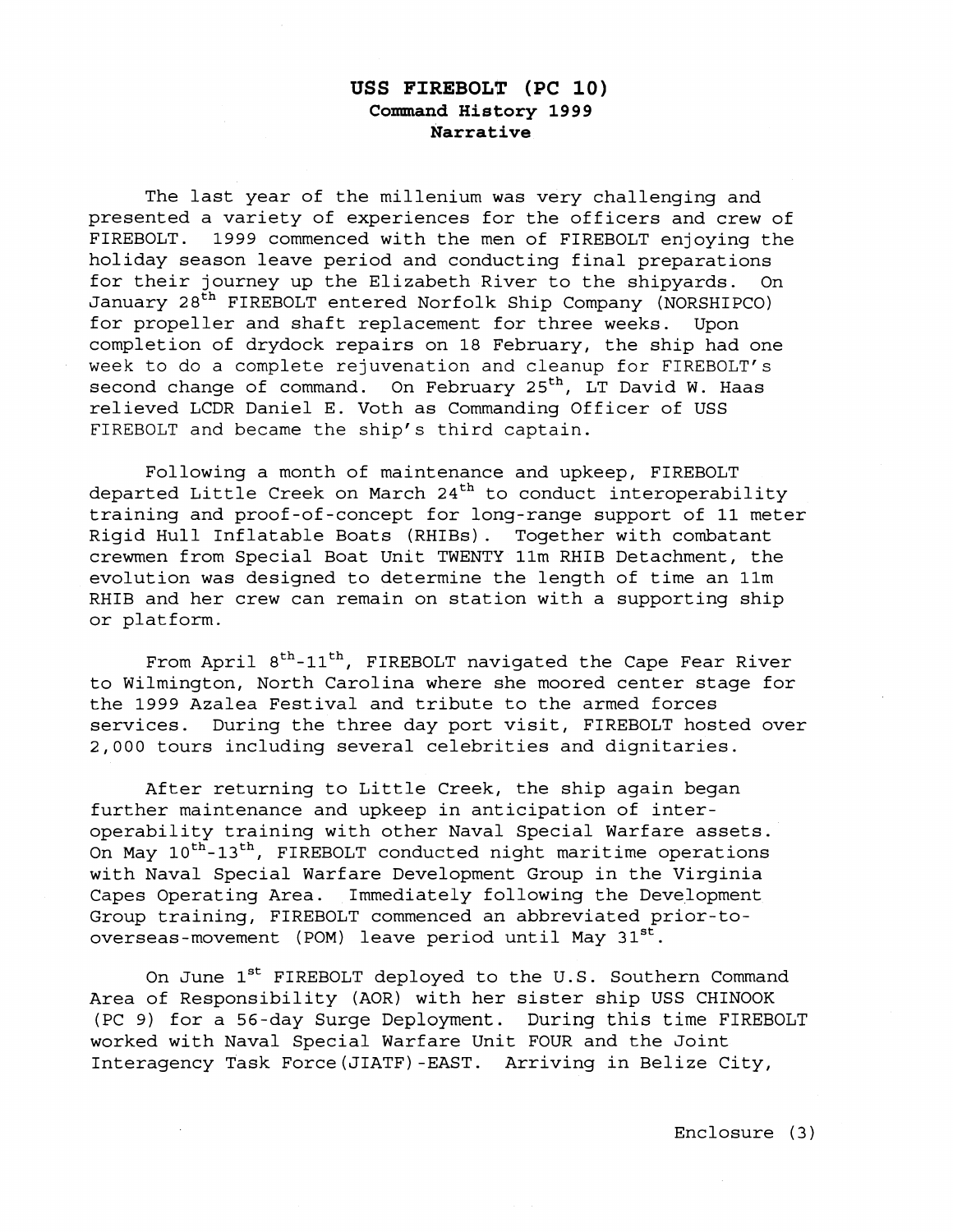Belize after a brief stop in Key West, Florida, the ship commenced Joint Combined Exchange Training-9377 with the Belize Defense Force (BDF), Maritime Wing on June  $7<sup>th</sup>$ . During the following three weeks, the crew of FIREBOLT trained the BDF Maritime Wing personnel on small boats repair, small boat handling, Search and Rescue planning, open ocean navigation and heavy weapons training. Upon completion of JCET training, the ship was ordered to return to Key West for refueling and further tasking.

Receiving orders to proceed south and rendezvous with USS THOMAS S. GATES (CG 51) in order to carry out counter drug operations in the central Caribbean. In the early morning hours of June 28<sup>th</sup> while manuevering to investigate a suspect vessel in the vicinity of Bajo Nuevo Shoals, FIREBOLT ran aground. Immediately sounding general quarters for damage control, the crew reacted instinctively and discovered a slightly bent blade on number three shaft and a few cosmetic scraps down the hull on the port bow. Securing from general quarters and informing the chain of command, the ship proceeded to port in Guantanamo Bay, Cuba. Shortly after mooring, divers were over the side conducting a thorough underwater inspection of the entire length of the ship.

Unfortunately, on July  $9<sup>th</sup>$ , LCDR Daniel P. Shaw relieved LT David W. Haas as Commanding Officer of USS FIREBOLT, now the fourth Commanding Officer of the ship. With further inspection and trials, the ship was ordered to return to Little Creek for drydock repairs.

Returning to Little Creek, FIREBOLT was the first Patrol Coastal ship to receive the BOBCAT ESM system install between August 19<sup>th</sup>-31<sup>st</sup>. This system replaced the older CONDOR system and provided more upgrades and capabilities. As this install was coming to a close, the ship simultaneously prepared for the change of command for Special Boat Squadron TWO on August  $27<sup>th</sup>$ . With the honor of being dress ship for the Commodore's change of command ceremony that morning, CAPT Daniel C. Pattoon was relieved by CAPT Michael R. Howard as Commander, Special Boat Squadron TWO with RADM Richards and other senior SEALS in attendance.

With the threat of hurricane season in full swing and Hurricane FLOYD posing as an imminent threat to the Hampton Roads area, FIREBOLT sortied along with the remaining PCs on September  $14<sup>th</sup>$  to Annapolis, Maryland. Upon arrival in Annapolis and further examination of revised hurricane models, the PCs